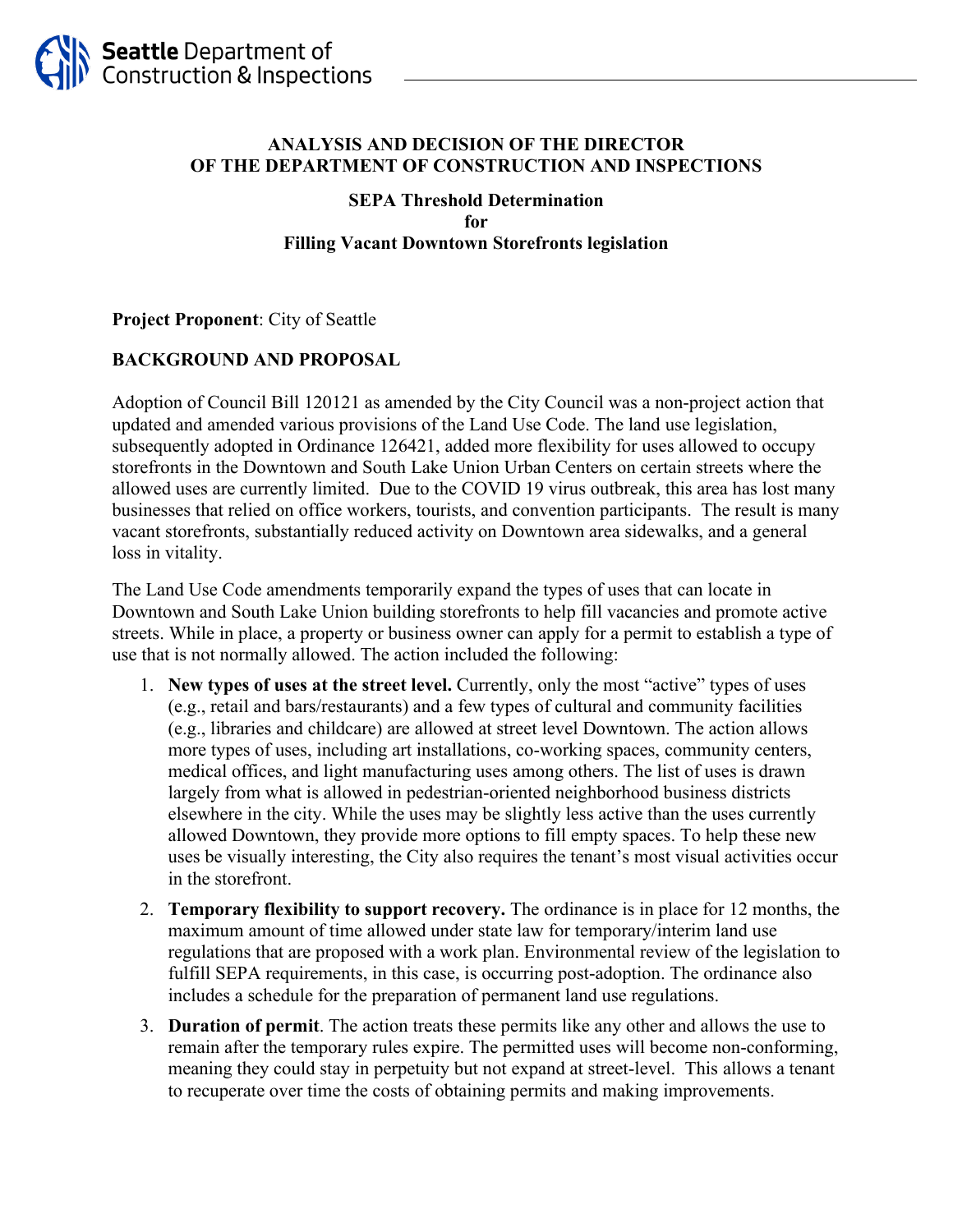- 4. **Where the temporary flexibility would apply.** The action applies to areas Downtown and in South Lake Union with street-level use restrictions, including the Retail Core (between Virginia and University Streets) and in Belltown (along  $1<sup>st</sup>/2<sup>nd</sup>/3<sup>rd</sup>$  Avenues). There would be a customized approach for the Special Review District in Pioneer Square to balance preservation, opportunities for recovery in the short term, and lasting economic health:
	- **Pioneer Square.** The action expands the types of uses allowed as a Special Review, once approved by the DON Director or the Pioneer Square Preservation District (PSPD) Board on a case-by-case basis, including office use subject to size limits. It also clarifies which types of spaces located slightly above or below street-grade may be considered "street-level."
	- **Chinatown/International District (CID).** No changes are proposed in the CID. The International Special Review District (ISRD) Board already has broad discretion to review proposed uses on a case-by-case basis.

## **Public Comment**

The changes to the Land Use Code required City Council approval. Opportunity for public comment occurred during Council meetings and hearings. The ordinance and this environmental review and SEPA Determination will be available online for public comments.

# **ANALYSIS – OVERVIEW**

Environmental review resulting in a Threshold Determination is required pursuant to the State Environmental Policy Act (SEPA), WAC 197-11, and the Seattle SEPA Ordinance (Seattle Municipal Code (SMC) Chapter 25.05).

The following report describes the analysis conducted to determine that the non-project action is not likely to result in *probable significant adverse environmental impacts*. This threshold determination is based on:

- the language of the proposed amendments and related contents as described above;
- the information contained in the *SEPA checklist* (dated September 13, 2021), including annotations made by SDCI staff;
- review of materials prepared as background information about the code amendments, prepared by City staff; and
- the experience of the SDCI analyst in reviewing similar documents and actions.

## **ELEMENTS OF THE ENVIRONMENT**

## **Short-Term and Long-Term Impacts**

## **A. Natural Environment**

## **Earth, Water, Water Quality, Plants/Animals/Fisheries/Marine Life**

The action is not expected to generate significant adverse impacts for these natural environmental elements, at a non-project level or in its potential for cumulative impacts related to future development influenced by the action.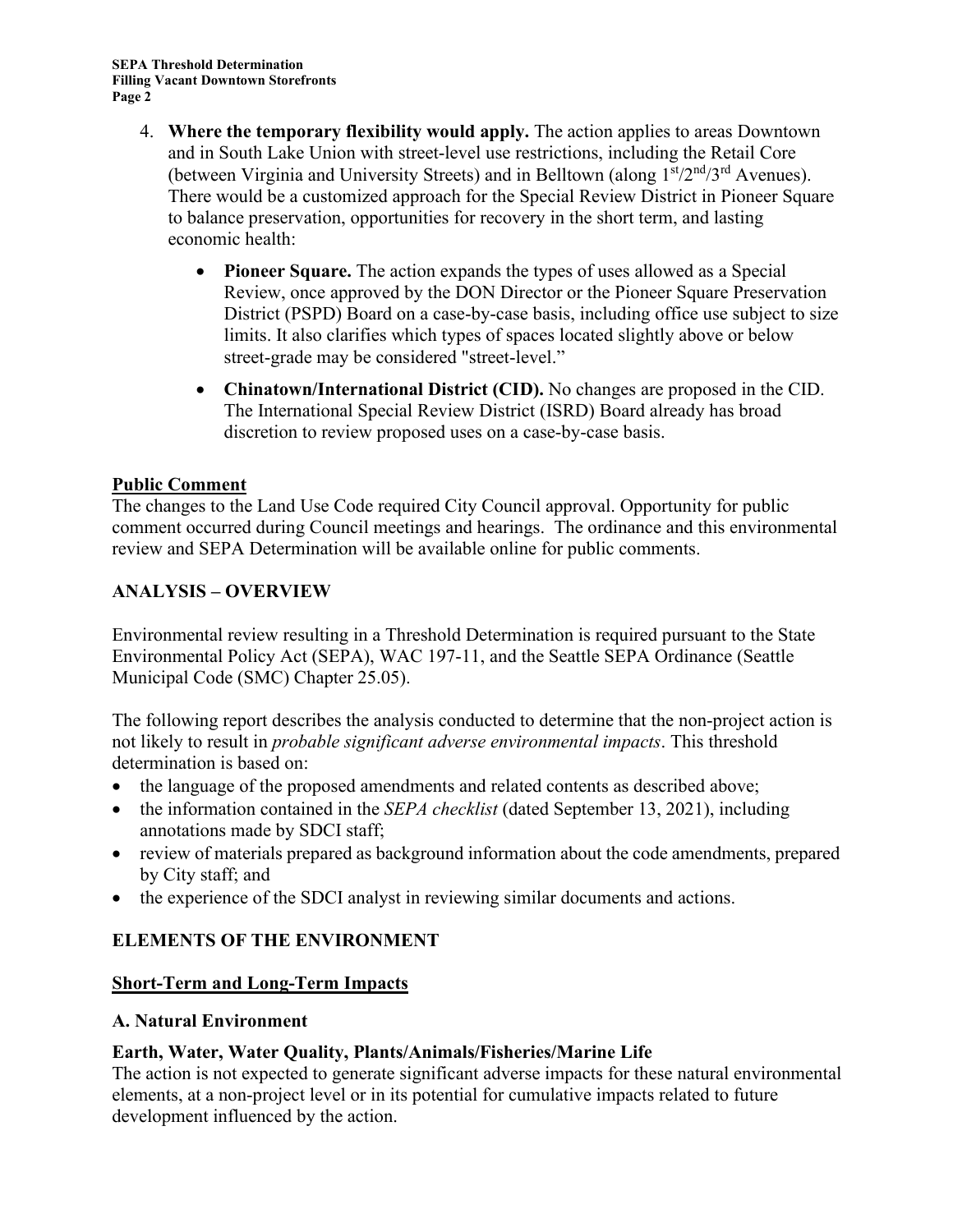Seattle is mostly urbanized in its development patterns, but it also has retained greenbelts, hillsides, stream, river, bay, and lake environments with diverse kinds of plant, animal, fish and marine habitats. This includes many shoreline edges hosting birds, fish, and other marine life.

- Wildlife on land largely includes those species habituated to urban areas and fragmented vegetated areas in the city, with common types including squirrels, opossum, coyotes, and a variety of bird species including eagles. Threatened, protected, or endangered species that could be present near future development include heron, and salmon in locations downstream via natural drainages.
- Seattle has numerous soil types, including mineral soils dominated by clay, silt, or sand, as well as organic soils such as peats and mucks. No agricultural soils or prime farmland are located within the Seattle corporate limits. As a densely urbanized area, much of Seattle's native soils have been extensively altered by filling, grading, and other activity.
- The Seattle area is known to be in an active seismic area, as is the entire Puget Sound region. The City's geologically hazardous areas are defined by SDCI as environmentally critical areas (ECAs). Unstable soils and surfaces occur primarily in two contexts: 1) steep slopes and landslide-prone areas, where a combination of shallow groundwater and glacial sediments deposited in layers with variable permeability increases the risk of landslides; and 2) areas of fill or alluvial soils where loose, less cohesive soil materials below the water table with potential for liquefaction during earthquakes.
- Most of Seattle is located within the Lake Washington/Cedar/Sammamish Watershed (Watershed Resource Inventory Area [WRIA] 8). The Duwamish Waterway and Elliott Bay are part of the Green/Duwamish and Central Puget Sound Watershed (WRIA 9). Seattle's surface waters include marine areas (Puget Sound), rivers, lakes, and creeks. Rivers and creeks include but are not limited to the Duwamish waterway, Longfellow, Fauntleroy, Taylors, Thornton, and Pipers Creek. Freshwater lakes include the Lake Union/Ship Canal, Green, Haller, and Bitter Lakes and numerous ponds and wetlands.

This non-project action will result in no direct adverse or significant adverse impacts to earth, water, plants, animals, fish, or marine life environmental elements because it does not directly propose development of new buildings. Similarly, this analysis identifies no adverse or significant adverse indirect or cumulative environmental impacts of this kind. This is due to a lack of a probable trigger by which such impacts would occur. All or nearly all new activities generated by the action will consist of tenant improvements within existing buildings along certain streets of Downtown and South Lake Union Urban Centers. In these neighborhoods, almost all outdoor areas are paved or in hardscapes with limited presence of tended landscaping and a few manmade or previously altered sloped areas intermittently located. As such, the action's influence on future uses will not likely lead to disturbance of outdoor areas, nor disturbances of environmentally critical areas, nor increases in development-related runoff or erosion, nor adverse changes in wildlife habitat or fisheries habitat. Therefore, degradation of these elements of the environment are not likely to occur.

### **Air Quality, Noise, Energy, Natural Resources Depletion, Environmental Health**

This non-project action will result in no direct adverse or significant adverse impacts to these environmental elements because it does not directly propose development. Similarly, this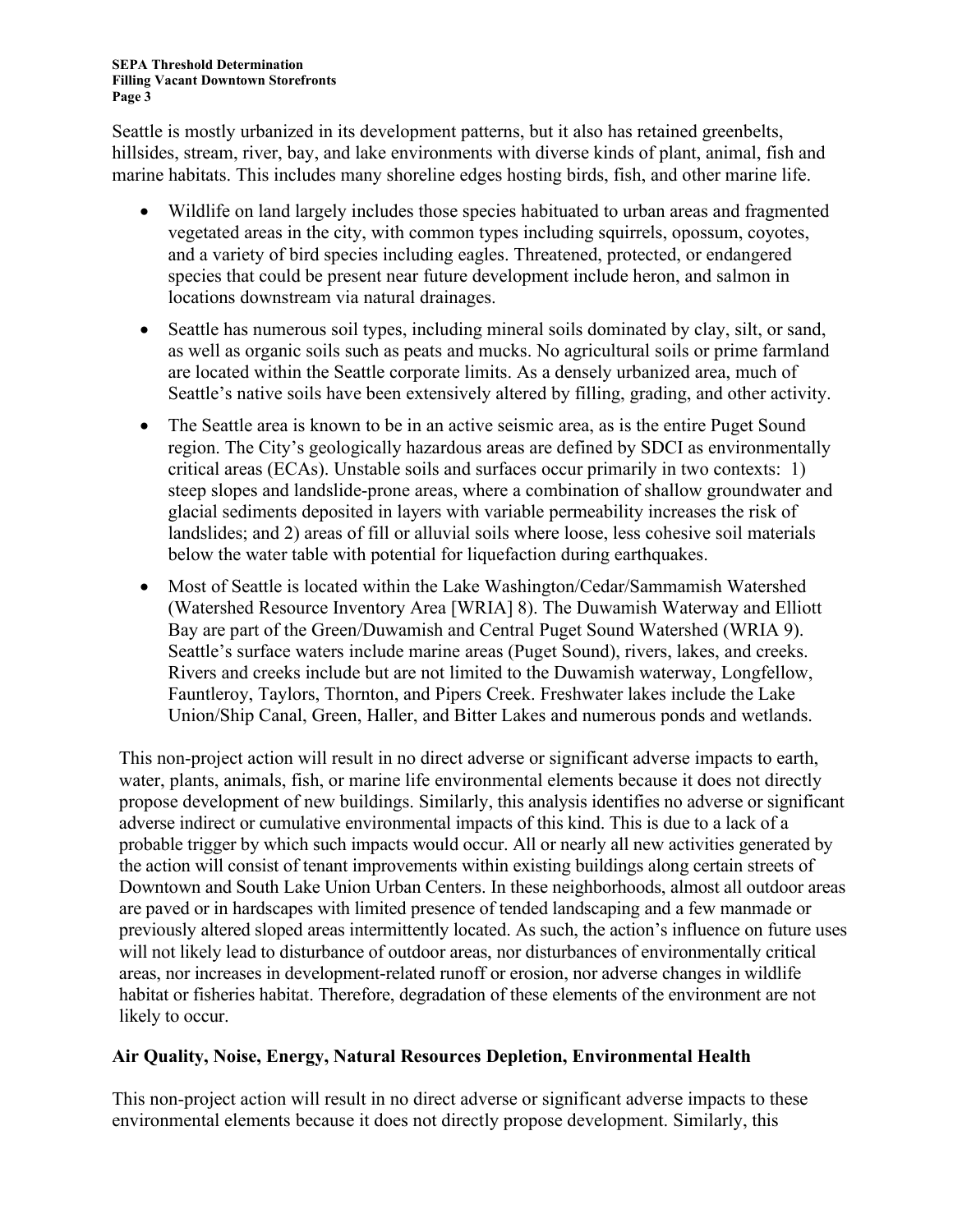analysis identifies no adverse or significant adverse indirect or cumulative environmental impacts of these kinds.

### *Air Quality, Toxic/Hazardous Substances, Noise*

The action will not directly, indirectly, or cumulatively lead to significant increases in discharges or emissions of toxic or hazardous substances, to the air or natural environment, or significantly increase the production of noise. Rather, it provides more flexibility in code requirements to incentivize the increased or renewed presence of more ground floor uses within existing buildings in Downtown and South Lake Union. The different kinds of allowed ground floor uses, such as light manufacturing uses, conceivably could include those that would generate exhaust emissions to the air, or odors, or generate noise perceivable from outdoors, or use toxic or hazardous substances in on-site activities. In a worst-case, such emissions might be detectible enough to generate annoyances and related complaints from the public. If this occurred, those uses would be subject to enforcement of City codes that address nuisance complaints and require compliance to abate nuisances. Most probably, any new use that would occupy a Downtown or South Lake Union storefront as a result of this proposal would generate no unusual side effects upon air and noise conditions but would instead conduct their activities normally like other existing and permissible street-level land uses. This will include following established rules with respect to venting of exhaust, controlling noise from their activities, and properly storing any toxic substances they would use, if that is relevant to a use at all. Therefore, such impacts are not probable as a result of this non-project action and not likely to be significant adverse impacts.

### *Energy and Natural Resource Depletion*

The non-project action will not likely generate significant direct, indirect, or cumulative adverse impacts of energy consumption or natural resource depletion. New uses encouraged by the action will tend to occupy existing building spaces where energy systems and other utilities are already present and have been predominantly in use except over the last year or two. This means the action will not necessarily lead to greater or lesser energy efficiency in the built environment, or more or less depletion of natural resources than might otherwise occur in the already-built structures. Future occupation of street-level storefronts with new uses will be similar in size with or without the action. Energy expended to remodel spaces within existing buildings will be relatively similar on a site-by-site and cumulative basis with or without the action. Therefore, significant adverse differences in citywide total energy consumption over the long-term are not projected to occur. Seattle's energy codes, which are becoming progressively more energy-efficient, could also apply.

### **B. Built Environment**

### **Land and Shoreline Use, Height/Bulk/Scale, Housing, Relationship to Plans and Policies**

The details of this non-project action are not likely to generate significant adverse impacts on land use and shoreline use patterns, directly, indirectly, or cumulatively. This action is not likely to negatively affect the arrangement and combinations of land uses on the ground that could occur within Downtown or South Lake Union. Rather, overall land use patterns are primarily affected by the existing zoning patterns across the city, and associated factors such as density limits. Therefore, this analysis identifies no probable impacts of incompatibility with land use plans. The additional street-level uses are currently allowed in zoning that applies to both Downtown and South Lake Union in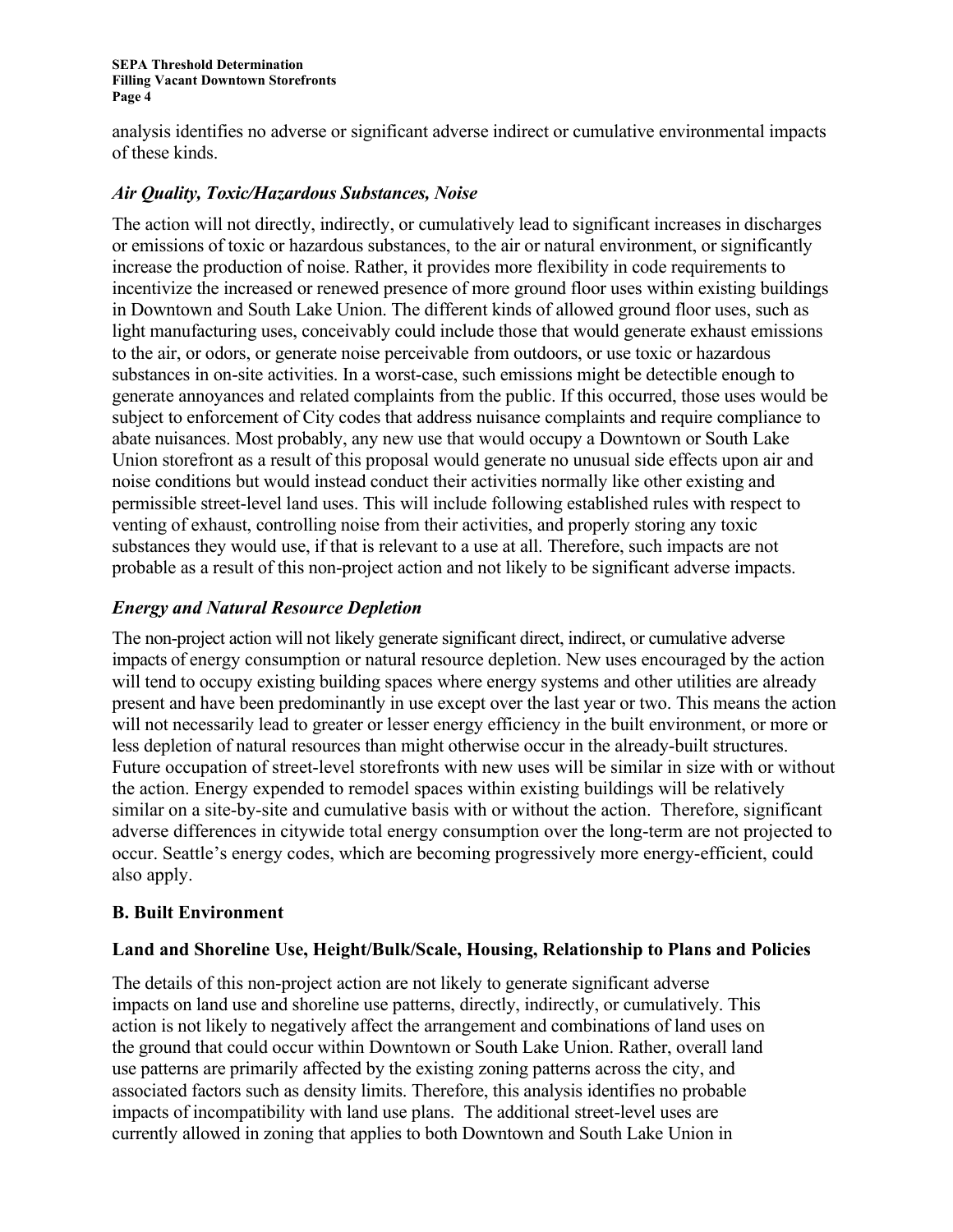upper floors and other areas where the more limited use allowances currently apply. The action does not apply within the shoreline area.

The action will not lead to added height/bulk/scale of buildings or related kinds of aesthetic visual impacts, as the action only applies to existing or permitted buildings. Also, no views will be impacted by the action, whether protected designated public viewpoints or otherwise. If visual changes occur, they would consist of tenant improvements that may be visible from the sidewalks within the vicinity of the street-level use.

The action varies from existing zoning allowances to some degree, by allowing less-active uses along designated pedestrian streets. However the ability to site a use newly allowed by the proposal is temporary for one year. This will help mitigate any shades of difference in use-related impacts, which are not anticipated to be significant as the possible uses are otherwise already allowed in these zones and are also allowed for the most part in neighborhood business districts around the city, where they are believed by the City's land use planning staff to be sufficiently active in nature to support a vital street-level urban land use pattern.

### *Housing*

The non-project action will not directly impact existing housing, as it addresses spaces in buildings at ground floor, where residential uses in the affected urban centers tend to be not present. It will, similarly, not be likely to induce displacement of housing or demolition of buildings containing housing in the Downtown and South Lake Union neighborhoods. This determination therefore identifies no probable significant adverse housing impacts.

### *Relationship to Plans and Policies*

The non-project action supports interim land use flexibility measures to help restore healthier activity levels in Downtown and South Lake Union neighborhoods that will contribute to restoration of economic vibrancy, greater public safety, and other aesthetic and social benefits. These are objectives aligning with Comprehensive Plan goals and principles relevant to the core Downtown and South Lake Union Urban Centers, such as:

*Goal GS G1 Keep Seattle as a city of unique, vibrant, and livable urban neighborhoods, with concentrations of development where all residents can have access to employment, transit, and retail services that can meet their daily needs.*

*Goal LU G9 Create and maintain successful commercial/mixed-use areas that provide focus for the surrounding neighborhood and that encourage new businesses, provide stability and expansion opportunities for existing businesses, and promote neighborhood vitality, while also accommodating residential development in livable environments.*

*Goal LU G11 (Downtown Areas) Promote Downtown Seattle as an urban center with the densest mix of residential and commercial development in the region, with a vital and attractive environment that supports employment and residential activities and is inviting to visitors.*

*Downtown Neighborhood Plan – Commercial Core, Goal COM-G1 Maintain the Commercial Core as a major employment center, tourist and convention attraction, shopping magnet, residential neighborhood, and regional hub of cultural and entertainment activities.*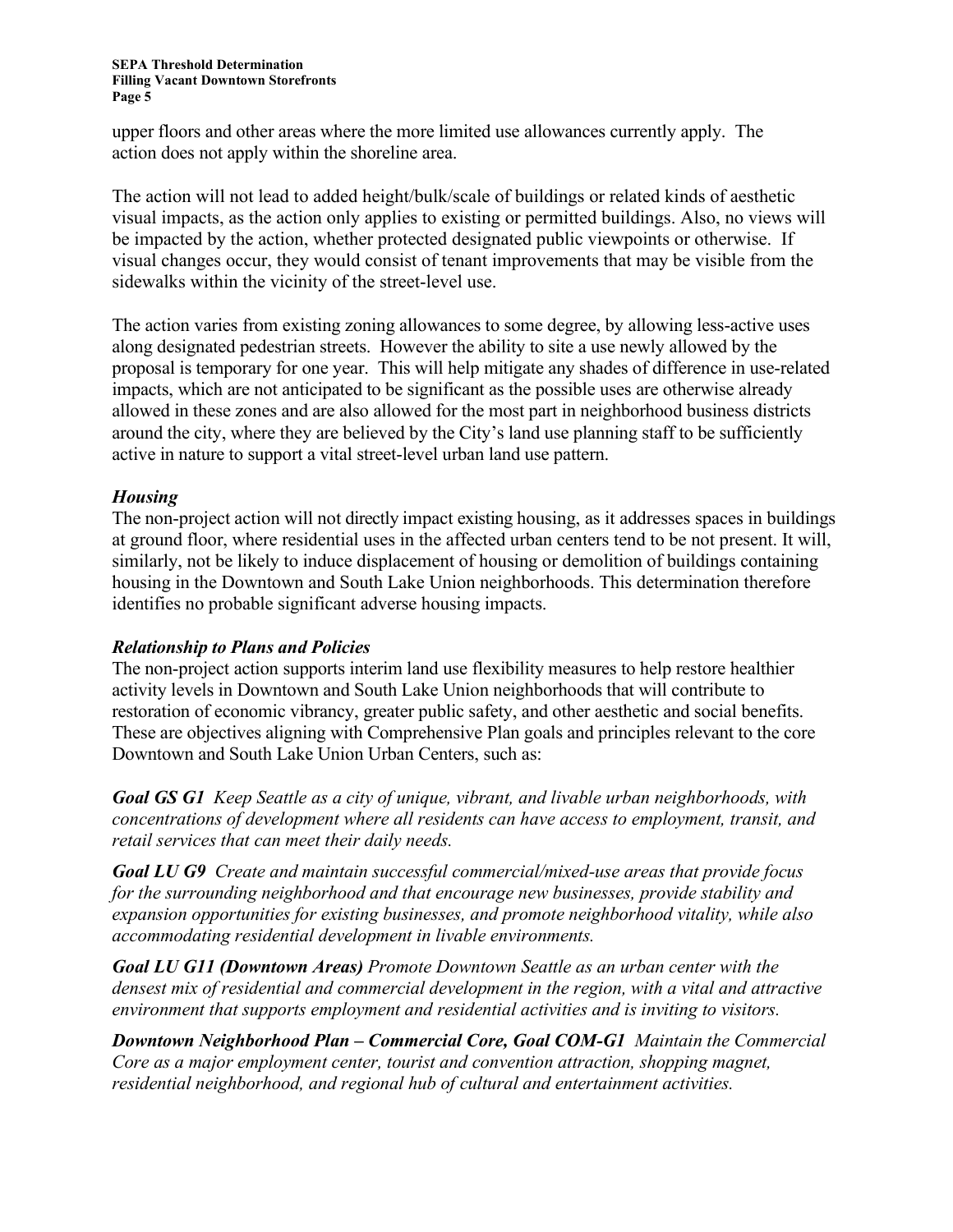**SEPA Threshold Determination Filling Vacant Downtown Storefronts Page 6**

#### **Historic Preservation and Cultural Preservation**

Seattle contains a number of landmarks, properties, and districts that are listed on, or proposed for, national, state, and local preservation registers. In addition, while Seattle today comprises a highly urbanized and developed area, it is also an area with potential for the presence of cultural artifacts from indigenous peoples.

The non-project action is not likely to affect whether historic sites or structures might be redeveloped. Existing historic sites or structures are effectively protected by current regulations and so they may only be demolished in rare circumstances that occur with consent of the City. The action analyzed in this environmental checklist does not contain provisions that would increase the possibility of future development of new buildings, but rather the renewed occupation of existing storefront spaces in existing buildings. Thus, there is no net difference in the potential for adverse historic site or cultural resource impacts with or without the action.

Most cultural sites and resources at risk from future development in Seattle are in unknown locations due to their being buried under soils, although certain vicinities such as near-shore areas are known to have greater potential for presence of such resources given past activities of indigenous peoples. The action does not include provisions that alter the likelihood of future development occurring in any given location or type of vicinity such as near-shore areas. And the action does not include provisions that would be likely to increase total site clearing and grading of future development.

Also, implementation of the action will not affect the strength of the City's regulatory protection of cultural sites or resources if they are discovered during future development, which is addressed by other State and local regulations, policies, and practices. With or without the action, such processes are mandated to stop construction, assess the resources, and take appropriate next steps for the cultural resources' protection or preservation.

### **Transportation, Parking, Public Services and Utilities**

The non-project action is not likely to generate significant direct, indirect, or cumulative adverse impacts on transportation, parking, public services, or utilities.

### *Transportation and Parking*

In promoting renewed presence of active and open street-level uses, the action will generate a probable increase in total person trips and vehicle trips to Downtown and South Lake Union neighborhoods. This will represent a gradual, proportional renewal of activity levels and traffic that previously existed in these neighborhoods prior to the pandemic situation. Given that person-trip and vehicle-trip volumes dropped substantially during the pandemic and have only partially returned to prior volume levels, the effects of the action are not likely to lead to excessive or significantly adverse new levels of congestion in affected streets and transit systems in these neighborhoods. Also, many potential customers of the new street-level spaces will come from returning employees in these neighborhoods of which a substantial portion travel by transit and other non-single-occupant vehicle transport modes, which will temper net increases in vehicle traffic congestion impacts. Therefore, the difference in automobile traffic and impacts to the street system attributable to the non-project action are likely to be negligible-to-minor in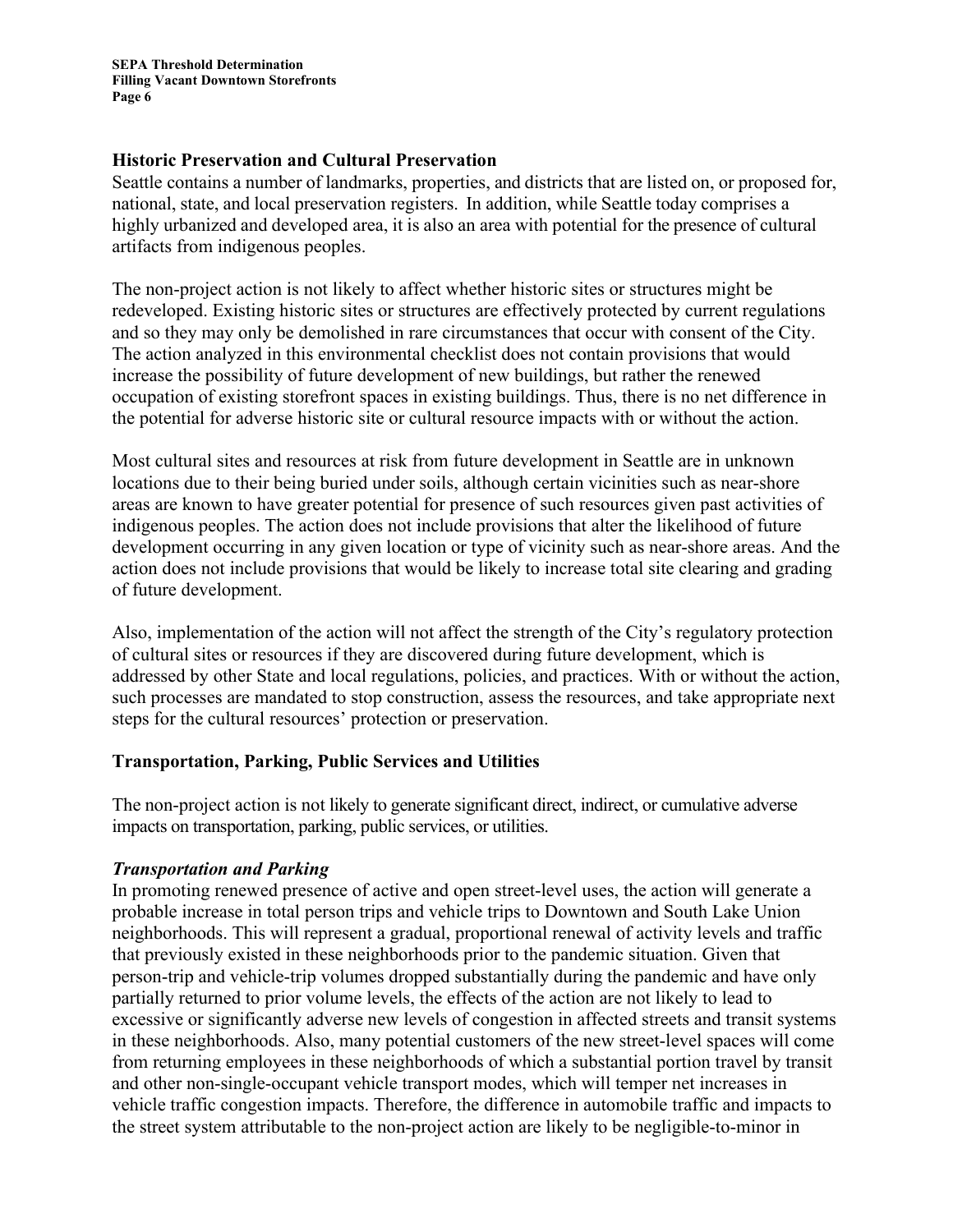magnitude. This analysis therefore identifies no probable significant adverse transportation impacts.

For automobile parking, the action will similarly result in a gradual restoration of prior parking demand levels in these neighborhoods toward their prior levels before the pandemic. And, as mentioned above, a substantial number of customers to these spaces will come from employees returning to these neighborhoods, a substantial portion of whom will travel by non-singleoccupant-vehicle transport modes. Therefore, the probable effects of the action will not be likely to generate significant adverse new impacts of parking demand on these neighborhoods.

### *Public Services*

This non-project action will not result in direct impacts relating to public services because it will not result in future development of new buildings at any particular location. Rather, tenant improvements within existing buildings will be the most likely indirect land use activity.

The action may slightly increase total demand and calls for service for police protection and fire/emergency services. However, it should also be noted that the currently vacant spaces in existing buildings were previously occupied and previously generated levels of public service demand. Due to the limited amount of the possible added demand that might be generated by newly reoccupied street-level spaces, and the limited extent of potentially affected properties and spaces in Downtown and South Lake Union neighborhoods, no significant adverse impacts to these public services are probable. It should also be noted that, in their existing closed condition, the existing unused street-level spaces may also generate police and emergency/fire calls to deal with break-ins or other risks of unattended spaces. This means there is a lesser net difference of the action in added call volume potential when compared to the existing situation.

Also, the action may generate slight increases in demand for parks and recreation facilities, transit service, health care, school services and other similar public services. But these would likely have a negligible potential to generate adverse environmental impacts upon these public services, due to the limited magnitude of net change in demand the temporary land uses could generate.